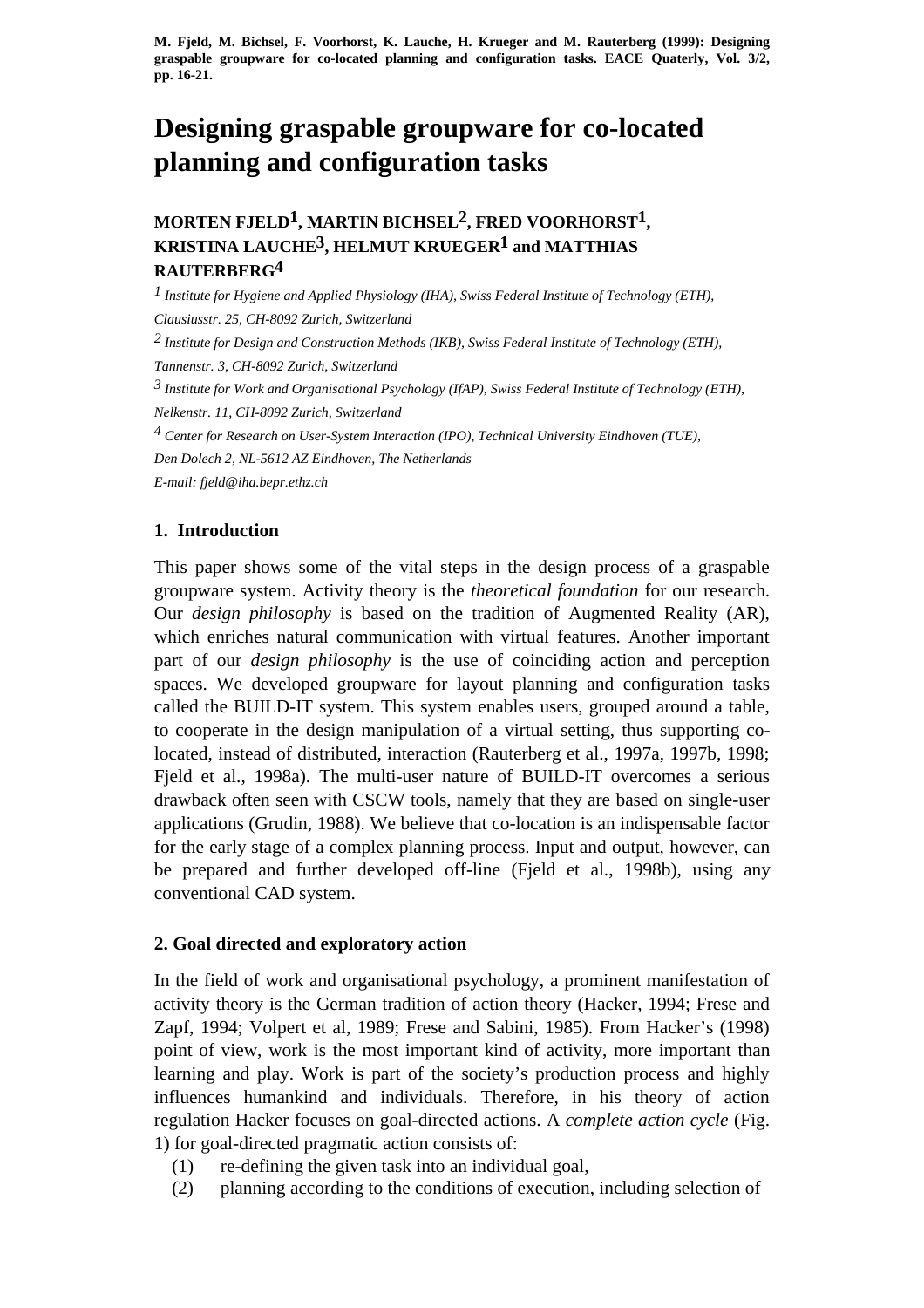tools and preparation of actions necessary for goal attainment,

- (3) physical (or even mental) performance and
- (4) control according to the set goal via different sources of feedback.



*Figure 1.* A *complete action cycle* for goal-directed pragmatic action as suggested by Hacker, 1994. Action is derived from goal setting.

Both our own groupware design process *and* the planning task for which we are designing the groupware are not exclusively goal-directed; they also have exploratory elements. Exploratory epistemic (Kirsh and Maglio, 1994) actions are performed to unveil hidden information or to gain insight that otherwise would require a great deal of mental computation. Exploratory action means that no specific goal is available for initial action. Only after feedback, which gives information on the means available, can a goal be generated. Based on this goal, a new planning stage and a new action phase can be initiated. Thereby, an alternative kind of *complete action cycle* emerges (Fig. 2).



*Figure 2.* A *complete action cycle* for exploratory epistemic action. Goal setting is derived from action.

Based on these ideas, our aim is to design for goal-directed pragmatic *and* for exploratory epistemic action.

#### **3. Design philosophy**

In this section we present our design philosophy, which is based on coinciding action and perception spaces, in its relation to AR.

#### 3.1. AUGMENTED REALITY

Computer-supported group work has allowed for distant and asynchronous communication between people and has helped build bridges in our global economy. This has brought about many well-advertised advantages, ranging from economic benefit to less status-oriented network communication. However, with many CSCW applications users hardly interact with their physical environment. They deal with virtual objects only, which is also the case for most single-user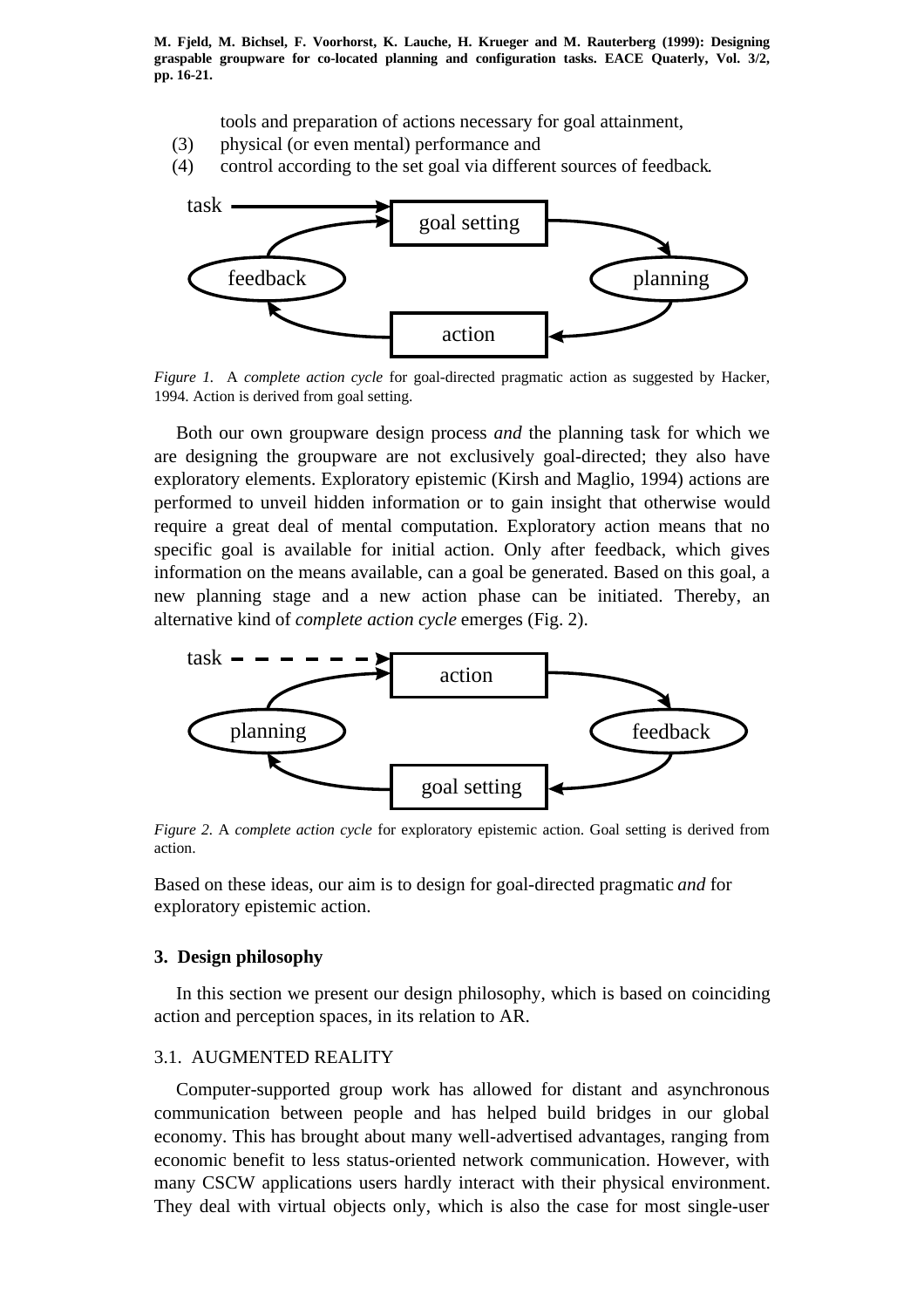applications. Sometimes users are even embedded in a fully virtual world, unable to draw on any attributes of the tangible world. Much of the users' mental capacity is employed to adapt to the virtual world, leaving less capacity for actual task solving.

An alternative approach is to bring the *virtual* world of computers into the *real* world of everyday human activity. This approach includes aspects of natural communication which serve as mediators for mutual understanding: eye-contact, body language and physical object handling. It is *non-intrusive*, using no gloves or helmets, and thereby respects the body-space (Rauterberg, 1999). At the same time users can still draw on the advantages of a virtually enriched world, which is of particular importance to planning tasks. The activity of planning is intrinsically virtual because it involves reflecting on and modifying objects that only exist in the future. Virtual objects can be more easily changed than physical objects, can be stored in external computer memory and can be visualised for interaction purposes. Thus both physical and virtual methods have their rightful place in a planning process. A specific aim of our project is to study ways to integrate the real-world and computer-mediated activity. This is how we came to work within the tradition of AR, where computer-generated and real-world objects are handled in one workspace.





Figure 3. AR means that a real workspace (left) is augmented, or enriched, by a virtual world (right). Even when users interact with the projected, virtual objects, they do not leave the real world context (e.g. sketching) and tools (e.g. pencil).

AR was first described by Wellner et al. (1993). The goal of AR is to "allow users to continue to use the ordinary, everyday objects they encounter in their daily work and then to enhance or augment them with functionality from the computer" (Mackay et al., 1995). According to Mackay, AR means that computer information is projected onto drawings so that users can interact with both the projected information and the paper drawing (Fig. 3). The first brick-based AR system was described by Fitzmaurice et al. (1995).

## 3.2. ACTION AND PERCEPTION

Another important aspect of our design philosophy is the coincidence of action and perception space (Rauterberg, 1995). When handling real objects, the space in which we act coincides with the space from which we receive visual feedback: we can see what we do. This is not the case for virtual object handling with a mousekeyboard-screen interface, where there is a *separation* between action and perception spaces. Input and output devices are separated. To overcome this separation, Rauterberg (1995) suggested an alternative approach to interface design, an approach where action space and perception space *coincide*. Support is given by Hacker and Clauss (1976), who found that performance increases when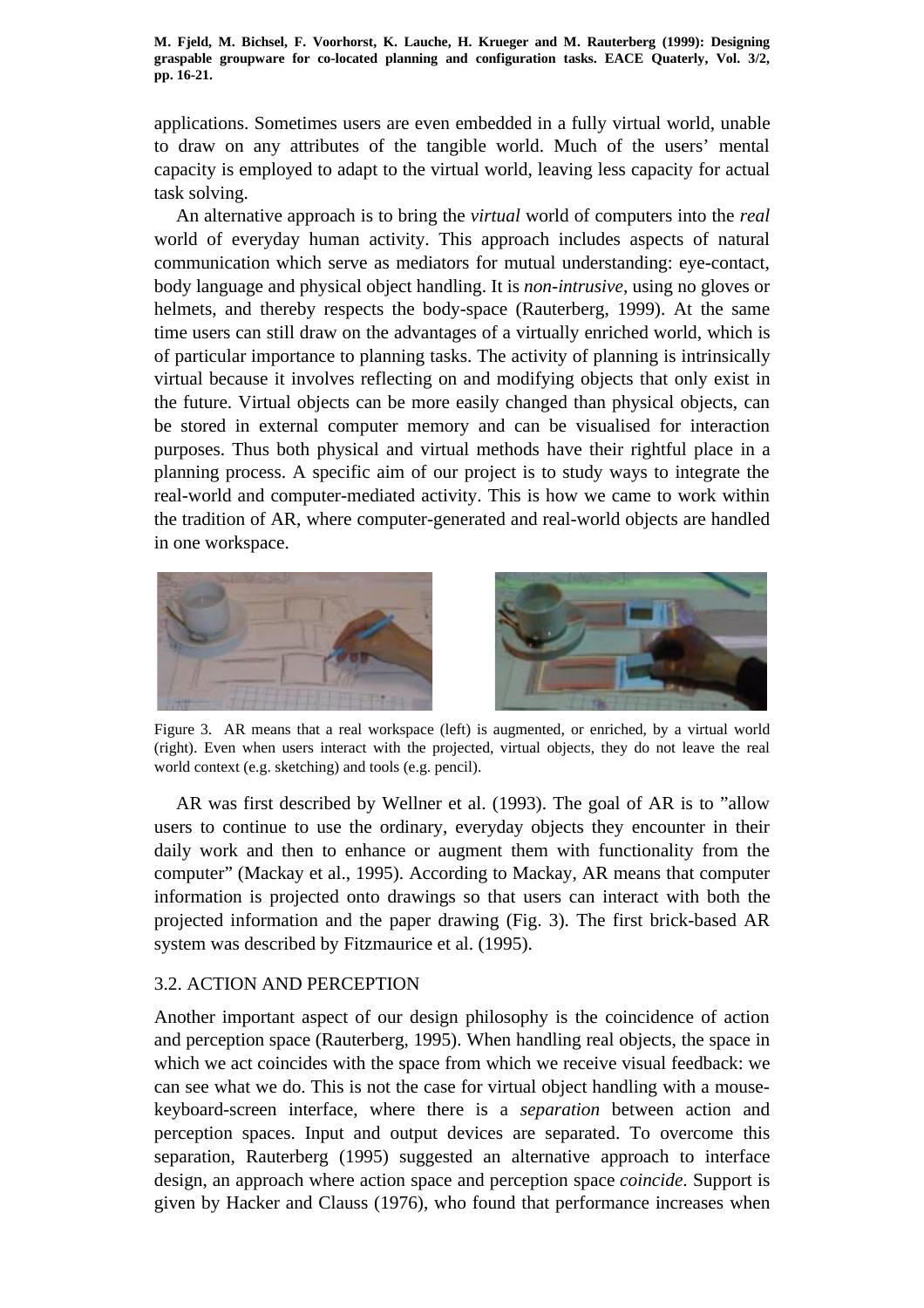task relevant information is offered in the same space where action takes place. This principle not only applies to visual but also to haptic or tactile feedback. Akamatsu and MacKenzie (1996) showed how tactile feedback might improve task-solving performance.

## **4. The BUILD-IT system**

BUILD-IT is a planning tool based on state-of-the-art computer vision technology. This tool enables its users to cooperate in a virtual planning process for a realworld setting, such as a room, a school, a factory or a piazza. Grouped around a table and employing real bricks, users can select and manipulate virtual objects within the setting which they are planning. At all times the users have two up-todate views of the setting they are creating and manipulating: the plan view and the side view. The plan view is the bird's eye view from above - which is projected onto the table. The side view is projected onto a wall near the table. In the case of the side view a virtual camera, which can be either outside or inside the plan view, allows the users to choose from which position the side view is to be projected. The side view can also be zoomed. In the case of the plan view the entire projection of the setting can be shifted from side to side, rotated or zoomed. The plan view also contains a virtual storage space for objects not in immediate use. It allows users to create multiple object instances. Objects brought back to the storage space are deleted.



*Figure 4.* BUILD-IT consists of a rack, mirror, table, chairs and a screen (top left). In addition to a high-end PC, the rack contains two beamers, a video camera and a light-source. The system offers two perspectives of the same setting: a horizontal *plan view* for combined action and perception and a vertical *side view* (top right). Objects projected in the *plan view* can be rotated and positioned using a brick (bottom left). Bimanual interaction is a vital part of the interaction concept (bottom right).

Real bricks represent a new way of interaction. This approach was first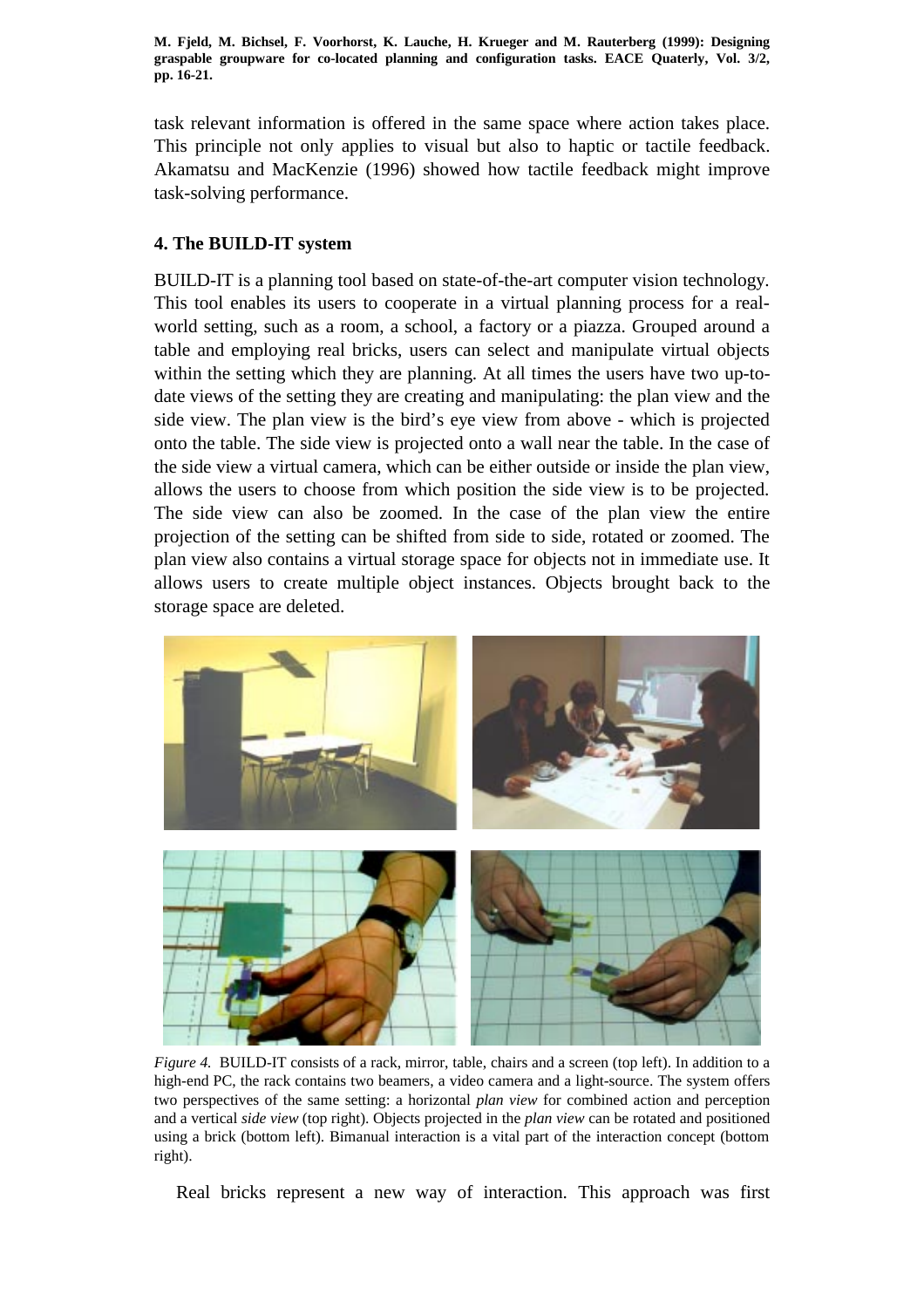explored using tethered (Fitzmaurice et al., 1995; Fitzmaurice and Buxton, 1997) and wireless (Ishii and Ullmer, 1997; Underkoffler and Ishii, 1998) bricks. It was shown that a brick-based interface is significantly easier to use and more intuitive than a mouse-keyboard-screen (Rauterberg et al., 1996).



*Figure 5.* The basic steps for user manipulations with the brick.

In BUILD-IT mediation between users and virtual worlds follows a cyclic order (Fig. 5). Users select an object by putting the brick at an object position. The object can be positioned, rotated and fixed by simple brick manipulation. An object is de-selected by covering the brick. Then, another object is selected or the brick is left idle inside or outside the plan view.

## 4.1. GROUP INTERACTION WITH BUILD-IT

The system is inherently multi-user and its full potential is realised as a *mediator among members of a work group* (Fig. 6). Basic usage of the system is acquired within minutes. Therefore, it may stimulate people possessing different sets of skills and different levels of knowledge to work closer together and thereby enhance their verbal exchange. Also, since the system forces people to work with shared resources, it has a capacity to reveal potential *contradictions* among them (Holland and Reeves, 1996). A *collective learning process* can be triggered through the unifying workspace. This was actually experienced by our design team during system development work.



*Figure 6.* Typical multi-user (left) and single-user (right) situations. Interaction and display take place in the plan view, whereas an additional perspective is offered by the side view.

Although we have designed a co-located, multi-user groupware system, the real and virtual tools presented in this paper may be important steps towards a multisite, multi-user system and therefore represent a technological foundation for CSCW. Based on standard software and hardware, the system will allow for a distributed networking CSCW application in the near future. Initial configuration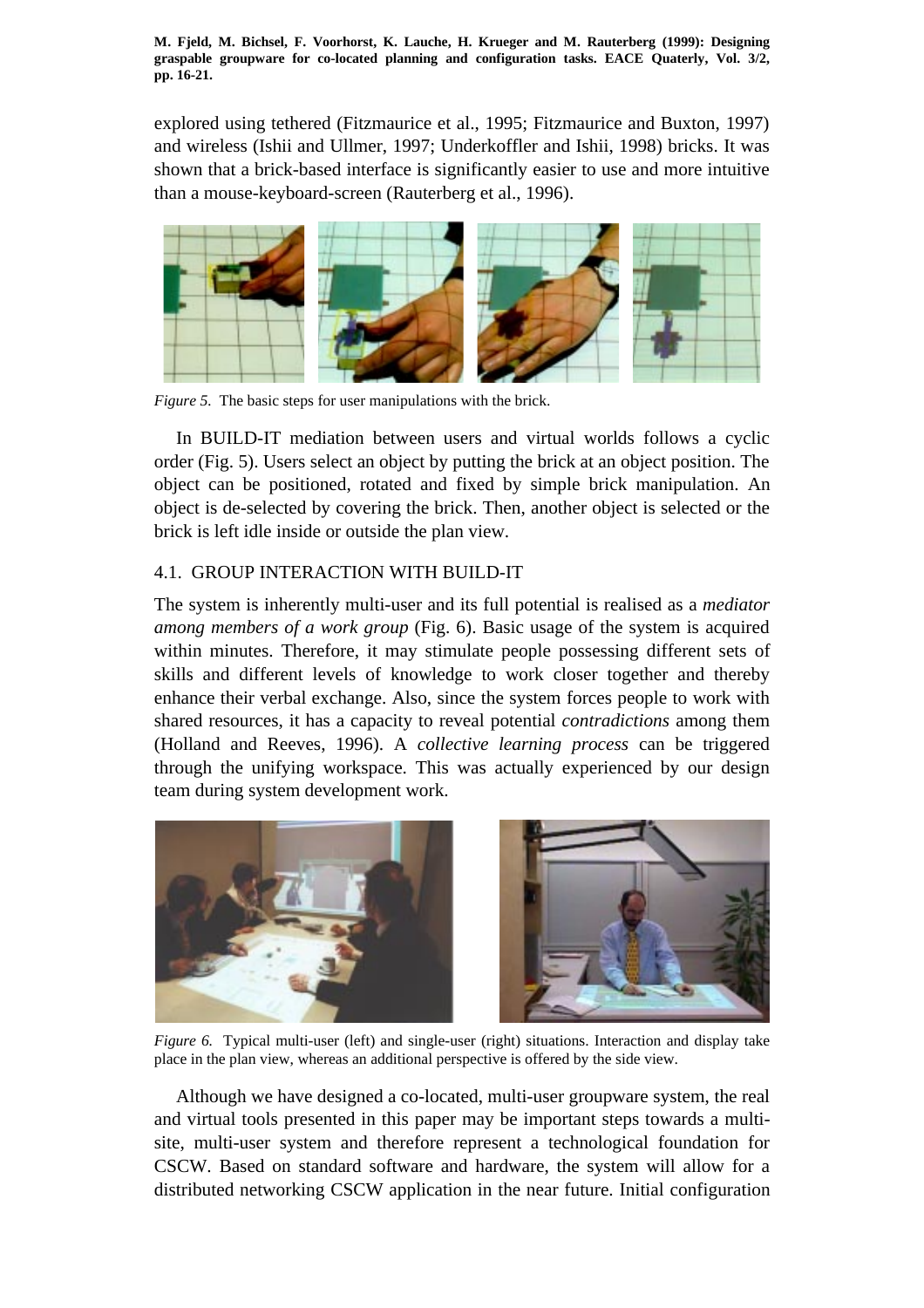will be transferred at start-up, then brick data only will be transferred at real-time. This will allow the use of standard, commercial communication channels.

#### 4.2. DESIGNING FOR EXPLORATION

Our design philosophy tells us to allow exploratory behaviour and this is literally what we do with the tools presented. Another aspect of these tools is that they are partly based on two-handed, or bimanual, interaction. By using both hands a higher degree *exploratory latitude* can be reached.

The innovative feature of BUILD-IT, beyond the brick-based interaction, is that the objects are part of a 3D setting. 2D brick-based interaction has already been explored (Fitzmaurice, 1996). Also, bimanual camera handling and object manipulation in 3D graphics interfaces has been investigated (Balakrishnan and Kurtenback, 1999) using two mice, a keyboard and a screen. Here, we combine the strengths of these two approaches. The use of the multimedia framework (MET++, Ackermann, 1996) allows for full 3D interaction, including *shift*, *rotation*, *zoom, tilt* and *roll*. However, planar interaction with bricks provides only position and rotation but not height information. Hence, there is a need to bridge the gap between planar interaction and 3D view handling.

*Table I. Camera* and *Window*. The handle is drawn as a magnifying glass.



*Window* and *Camera* are two alternative approaches to navigation of the side view. *Window* is based on the principle of handling the virtual setting, *Camera* is based on handling a virtual observer. Based on task solving performance, we plan to test which of these two handling principles is the more powerful one (Fjeld et al., in press).

The *Window* and *Camera* objects have a fixed height referring to *virtual subject* view point (1.6 meters above the ground level). One brick offers shift and rotation, a second brick activates zooming (Table I). *Camera* (Fig. 7) sets the virtual camera of the side view. The distance between the handle and *Camera* determines the zoom factor. *Window* (Fig. 8) sets the side view border. Scaling *Window* by the handle determines *Window* size and, thereby, the zoom factor.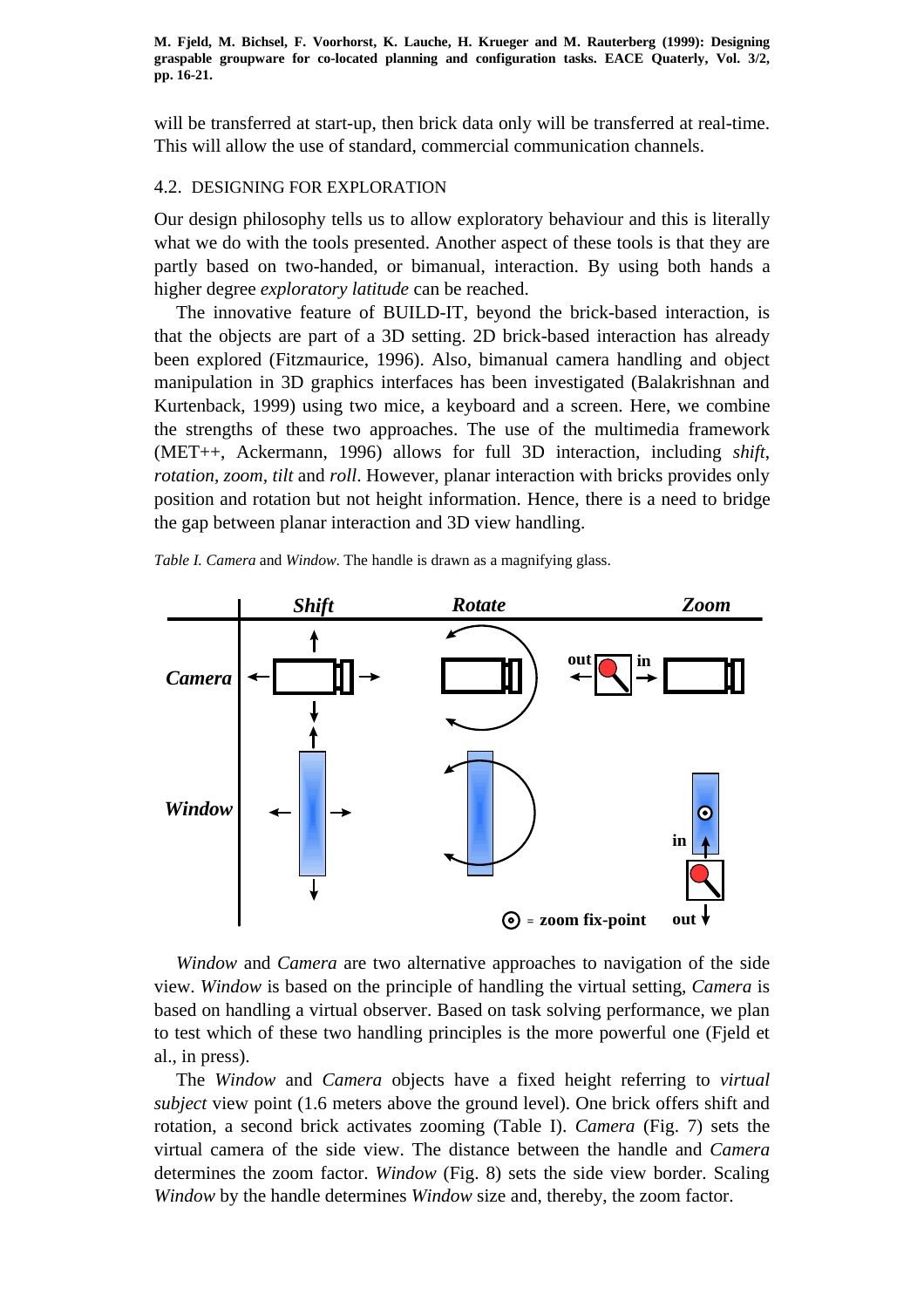



*Figure 7. Camera* handling: Zooming in (left) and out (right).



*Figure 8. Window* handling: Zooming in (left) and out (right).

#### **5. Discussion and perspectives**

As a result of task analysis, we identified three situations in which a graspable interaction tool could be useful. The first is c*ooperation among planning experts with different sets of skills (multi-user)*. If several planning experts are involved, the possibility of collective action regulation is fostered by gathering around the BUILD-IT table. The second is c*ommunication with customers (multi-user)*. Customers are often laypersons to planning tasks and are not used to thinking in terms of 2D views. Therefore, a play-like interaction can be the most valuable form of communication. The third is *early stages of planning (single-user)*. Though not the initial aim of BUILD-IT, it may also be used by a single person for a configuration or layout task before turning to a CAD program. For all these three situations, BUILD-IT would not be a substitute for CAD systems, but rather would serve as a pre-CAD complement in the early stages of design.

#### **6. References**

- Ackermann, P. (1996): *Developing Object-Oriented Multimedia Software*. dpunkt Verlag für digitale Technologie, Heidelberg.
- Akamatsu, M. and MacKenzie, I. S. (1996): Movement characteristics using a mouse with tactile and force feedback. *International Journal of Human-Computer Studies*, vol. 45, pp. 483-493.
- Balakrishnan, R. and Kurtenbach, G. (1999): Exploring bimanual camera control and object manipulation in 3D graphics interfaces. *Proceedings of the CHI'99*. New York, ACM.
- Fitzmaurice, G., Ishii, H., Buxton, W. (1995): Bricks: Lay-ing the Foundations for Graspable User Inter-faces. *Proceedings of the CHI'95*. New York, ACM, pp. 442-449.
- Fitzmaurice, G. W. and Buxton, W. (1997): An Empirical Evaluation of Graspable User Interfaces: towards specialized, space-multiplexed input. *Proceedings of the CHI'97*. New York, ACM.
- Fjeld, M., Bichsel, M. and Rauterberg, M. (1998a): BUILD-IT: An Intuitive Design Tool Based on Direct Object Manipulation. In Wachsmut, I., Frölich, M. (eds*.): Gesture and Sign Language in Human-Computer Interaction*. Lecture Notes in Artificial Intelligence, vol. 1371. Berlin: Springer-Verlag, pp. 297- 308.
- Fjeld, M., Lauche, K., Dierssen, S., Bichsel, M. and Rauterberg, M. (1998b): BUILD-IT: A Brick-based integral Solution Supporting Multidisciplinary Design Tasks. In A. Sutcliffe, J. Ziegler & P. Johnson (eds.)